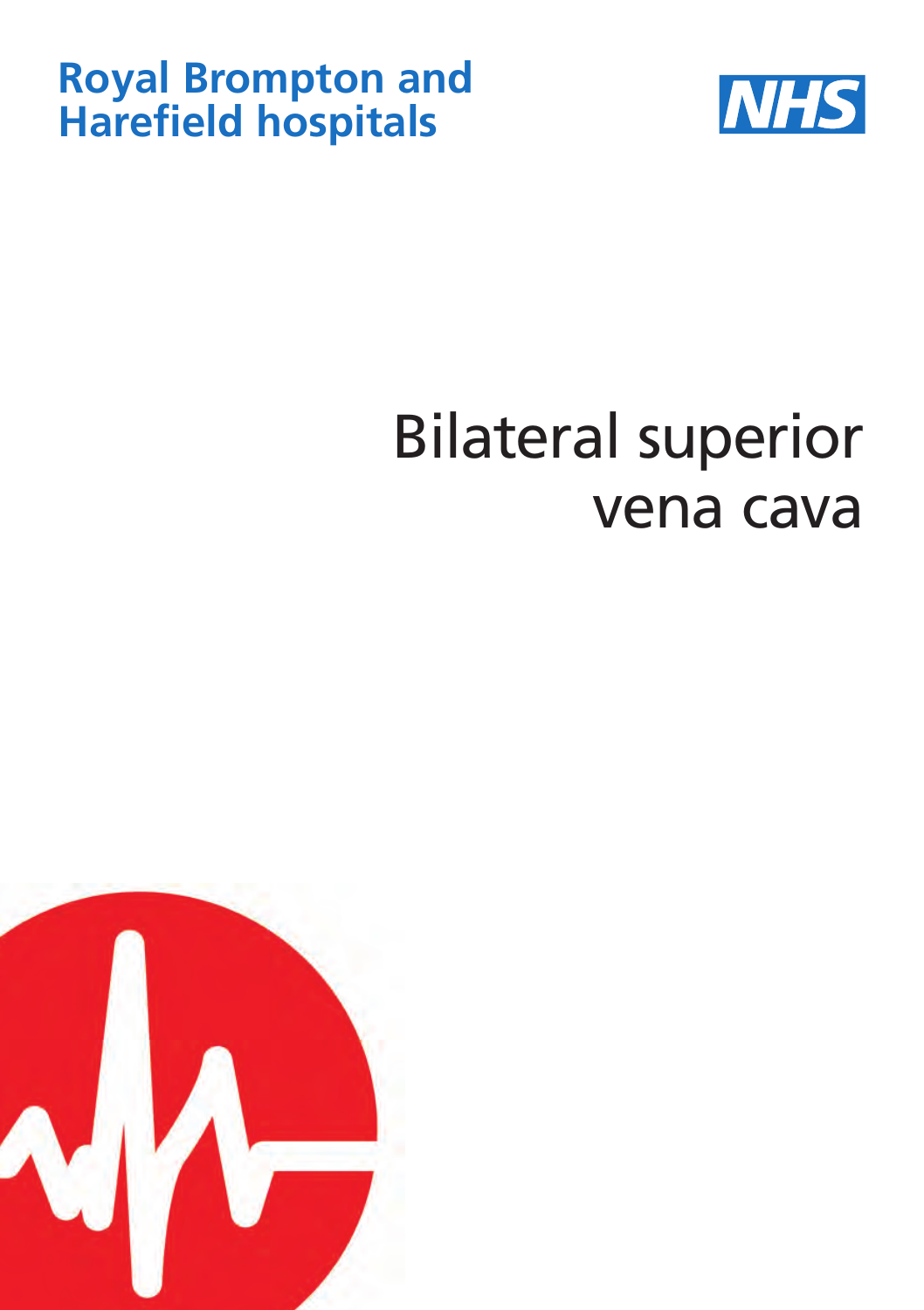### **Contents**

| • What are bilateral superior vena cava? | 3 |
|------------------------------------------|---|
| • Why does my baby have bilateral SVC?   | 3 |
| • How is bilateral SVC diagnosed?        | 3 |
| • Are there any symptoms?                | 5 |
| • How common is bilateral SVC?           | 5 |
| • Will my child's heart be affected?     | 5 |
| • Follow-up appointments                 | 5 |
| • Everyday activities                    | 5 |
| • Information and support                | 5 |
| • Useful contacts                        | 6 |

*This leaflet provides information for parents of children with bilateral superior vena cava. The leaflet does not replace the need for personal advice from a qualified healthcare professional. Please ask your doctor or clinical nurse specialist if you have any questions.*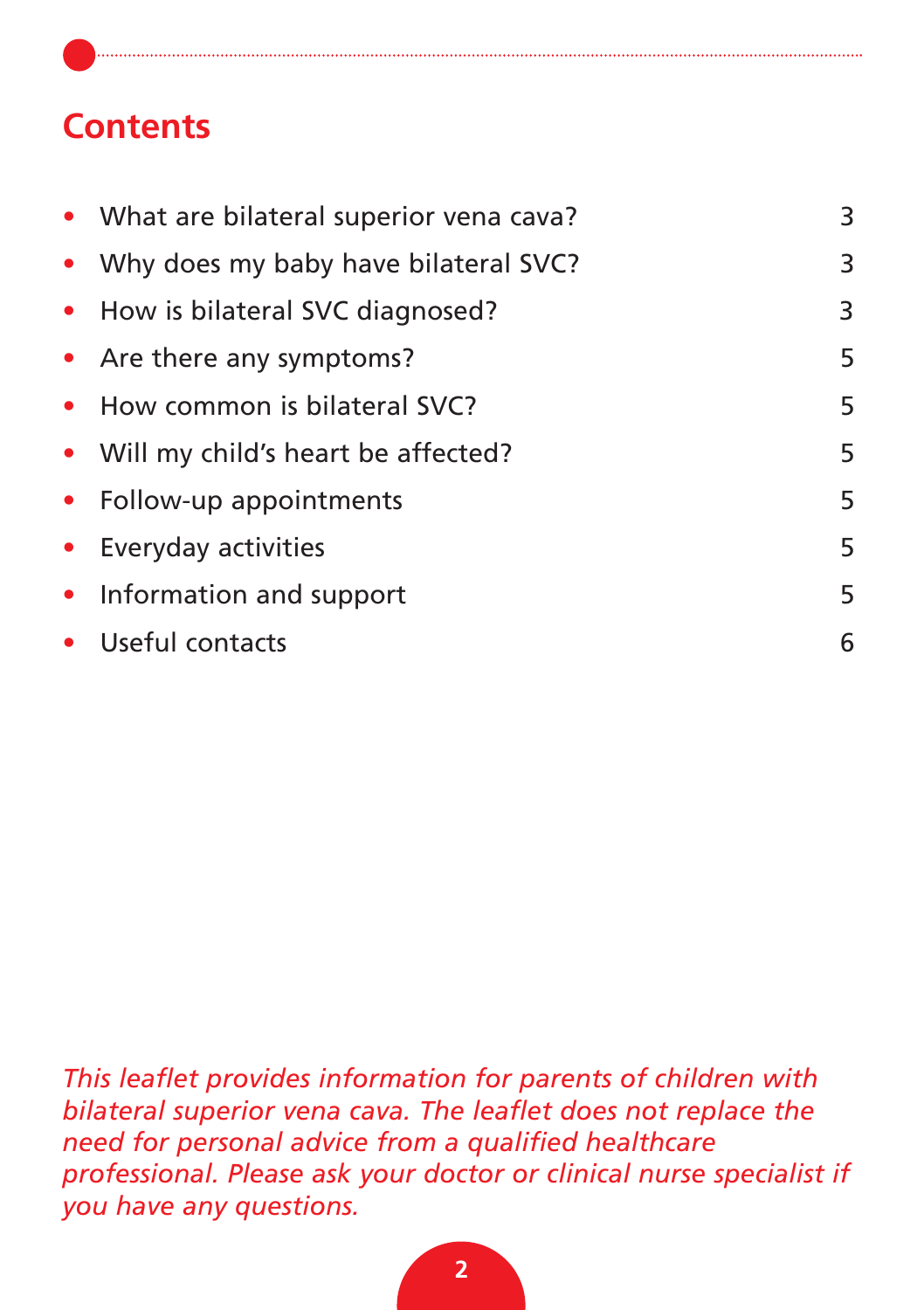#### **What are bilateral superior vena cava?**

When babies are born they usually have one major vein called the superior vena cava which carries deoxygenated (blue) blood from the upper part of the body to the heart.

In rare cases, babies have two of these veins. This is called bilateral superior vena cava (bilateral SVC). Bilateral means both sides. This is because the same type of vein appears on both sides of the body.

#### **Why does my baby have bilateral SVC?**

In the very early stages of pregnancy, a baby naturally has two superior vena cava (SVC) veins. As the baby develops in the womb, one vein becomes dominant – usually the one on the right side while the other naturally regresses (shrinks back and disappears).

In your baby the left blood vessel has not regressed. Therefore, both vessels are present.

#### **How is bilateral SVC diagnosed?**

Bilateral SVC is often detected either during routine scans in pregnancy or throughout a child's life.

A scan called an echocardiogram (or echo) which uses sound waves to build up a moving picture of the heart, similar to an ultrasound in pregnancy, is used to confirm the diagnosis.

Some babies, with bilateral SVC may have additional heart defects. If this is the case, your cardiologist (specialist heart doctor) will explain this to you.

There is also a small risk that babies may have other heart defects and genetic conditions which are present at birth. Your obstetrician (a doctor who specialises in care during pregnancy, labour and after birth) will discuss further scans and options for genetic testing with you.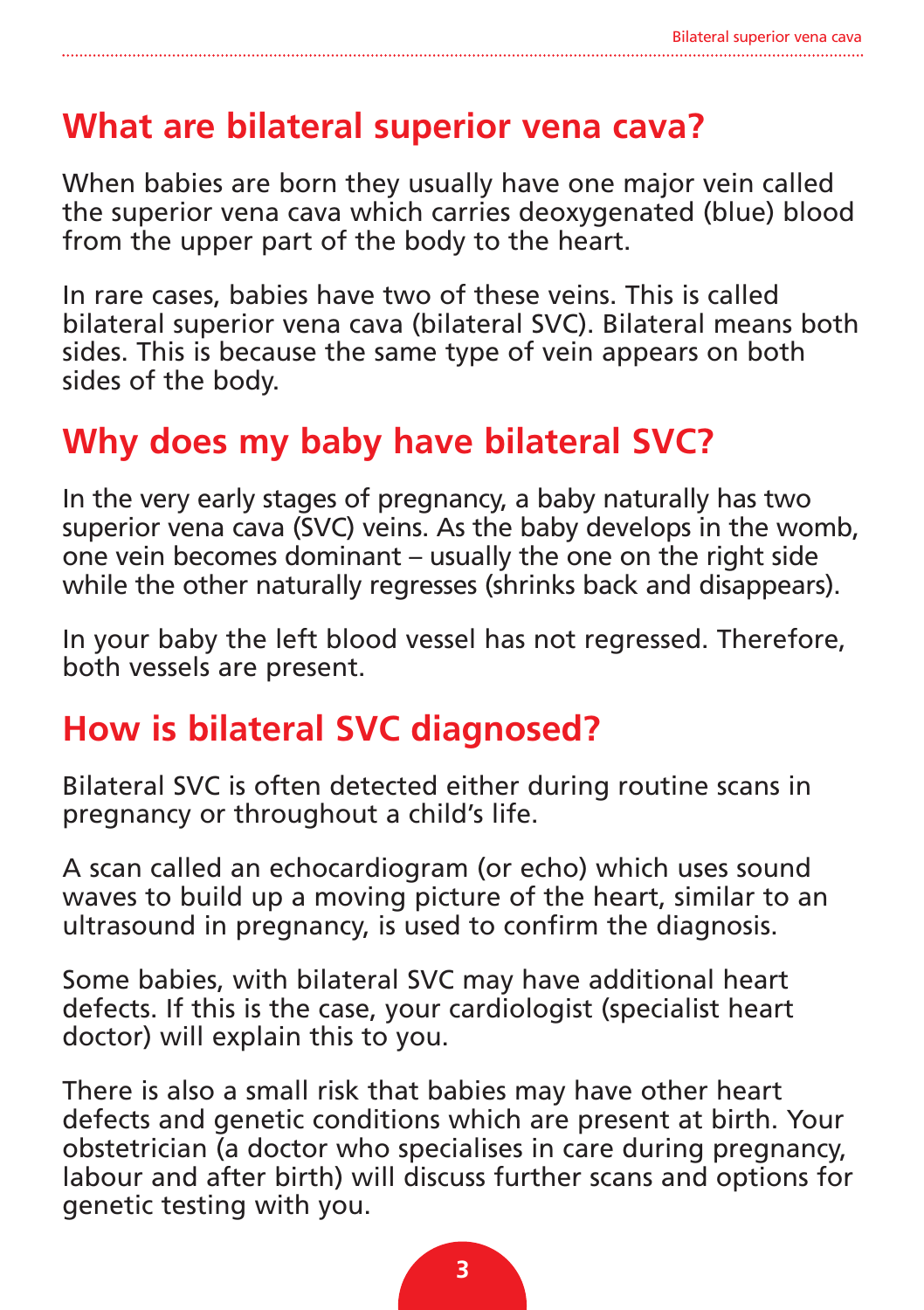

#### **Heart with bilateral SVC**

*right superior vena cava*

*right side of the heart*



*the heart*

**4**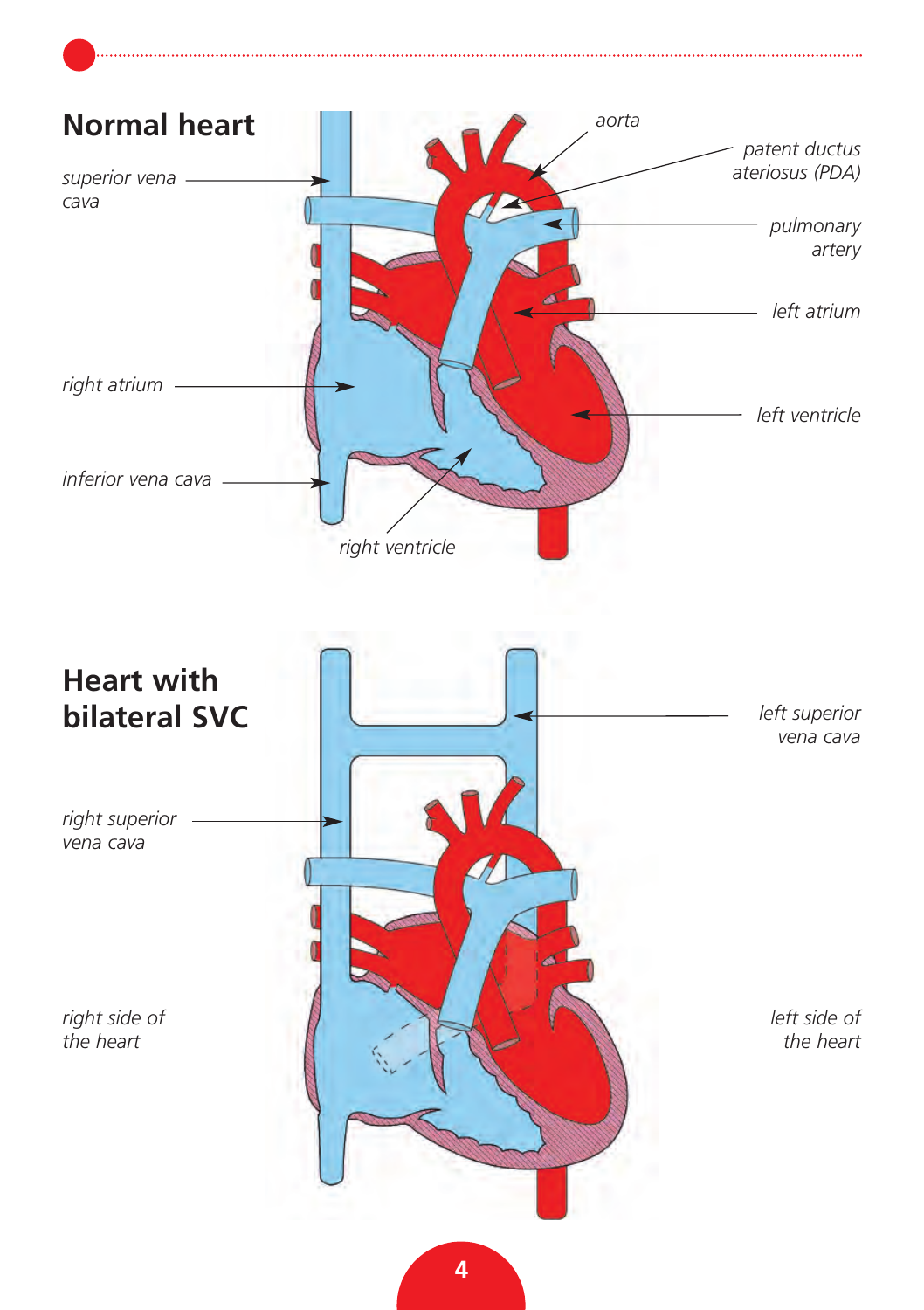#### **Are there any symptoms?**

Patients with bilateral SVC do not have any symptoms.

#### **How common is bilateral SVC?**

One in 300 (0.3%) people are diagnosed with bilateral SVC. However, researchers believe the number of people in the general population who have the condition is higher. People are simply not aware that they have bilateral SVC because there are no symptoms.

### **Will my child's heart be affected?**

A bilateral SVC will not usually affect the way your child's heart functions.

#### **Follow-up appointments**

We will arrange for your child to have another echocardiogram within the first year of life and check on your child's progress at a follow-up appointment with a cardiologist.

After that, there is often no need for further follow-up appointments.

### **Everyday activities**

Children with bilateral SVC can lead normal lives. Your child can take part in everyday activities, including sport at school.

#### **Information and support**

A cardiologist and clinical nurse specialist (CNS) will explain more about your child's bilateral SVC.

Please contact your CNS if you have any worries or questions when you are at home.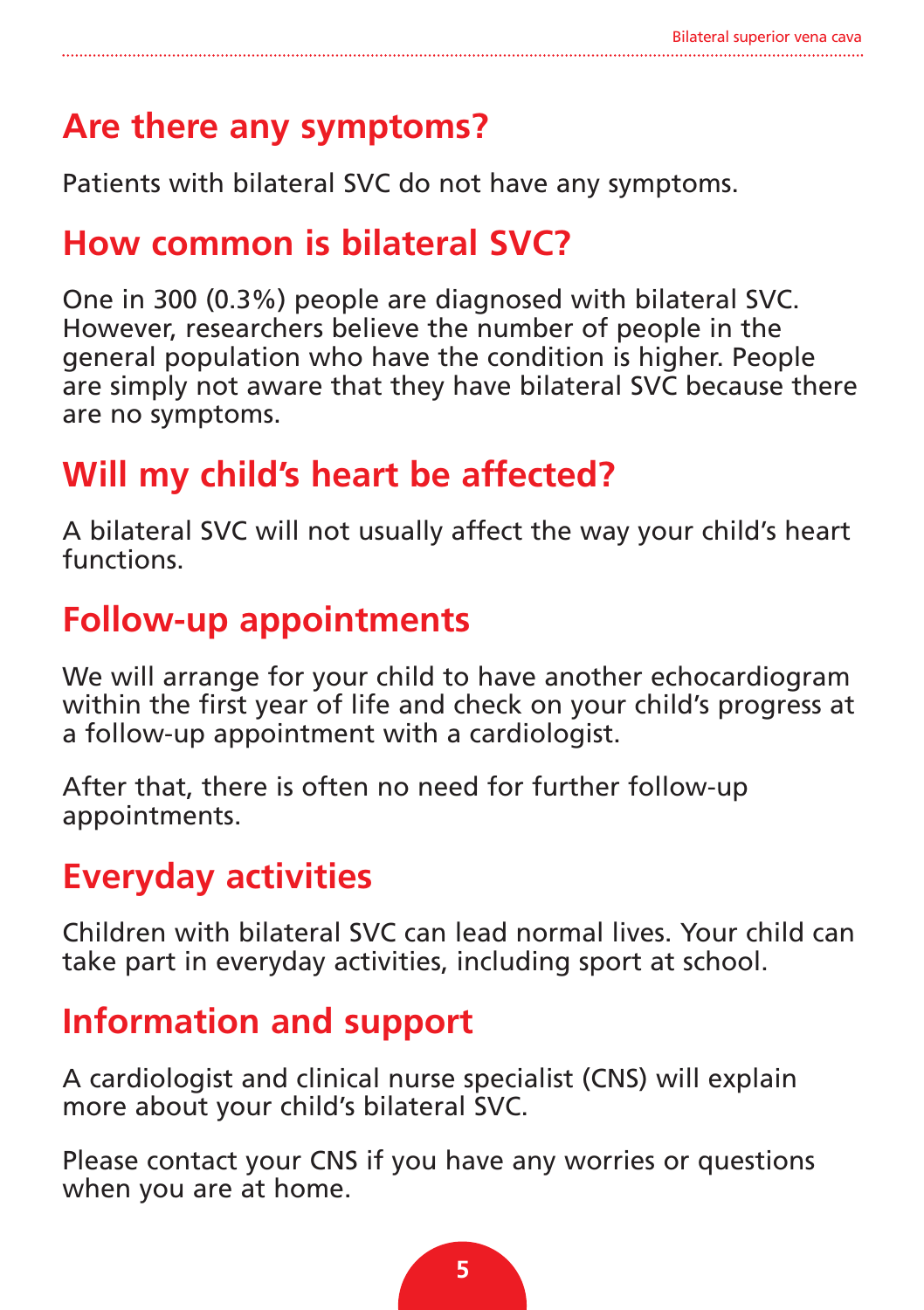Further family support can be offered by The Brompton Fountain charity.

The charity provides vital support for children who are being cared for at Royal Brompton and Harefield hospitals. It aims to improve the quality of life for our young patients and their families. The charity works closely with paediatric teams to provide activities, medical equipment and services that are not normally supplied by the NHS.

Website: **[www.thebromptonfountain.org.uk](http://www.thebromptonfountain.org.uk)**

#### **More support and information**

#### **British Heart Foundation**

The British Heart Foundation offers support to families with children who have a cardiac condition.

Helpline: **0300 330 3311** (Monday to Friday, 9am to 5pm)

Website: **[www.bhf.org.uk](http://www.bhf.org.uk)**

#### **Useful contacts**

If you need more information, please contact a member of the clinical nurse specialists team.

Royal Brompton clinical nurse specialists team **0330 128 7727** (Monday to Friday, 9am to 5pm)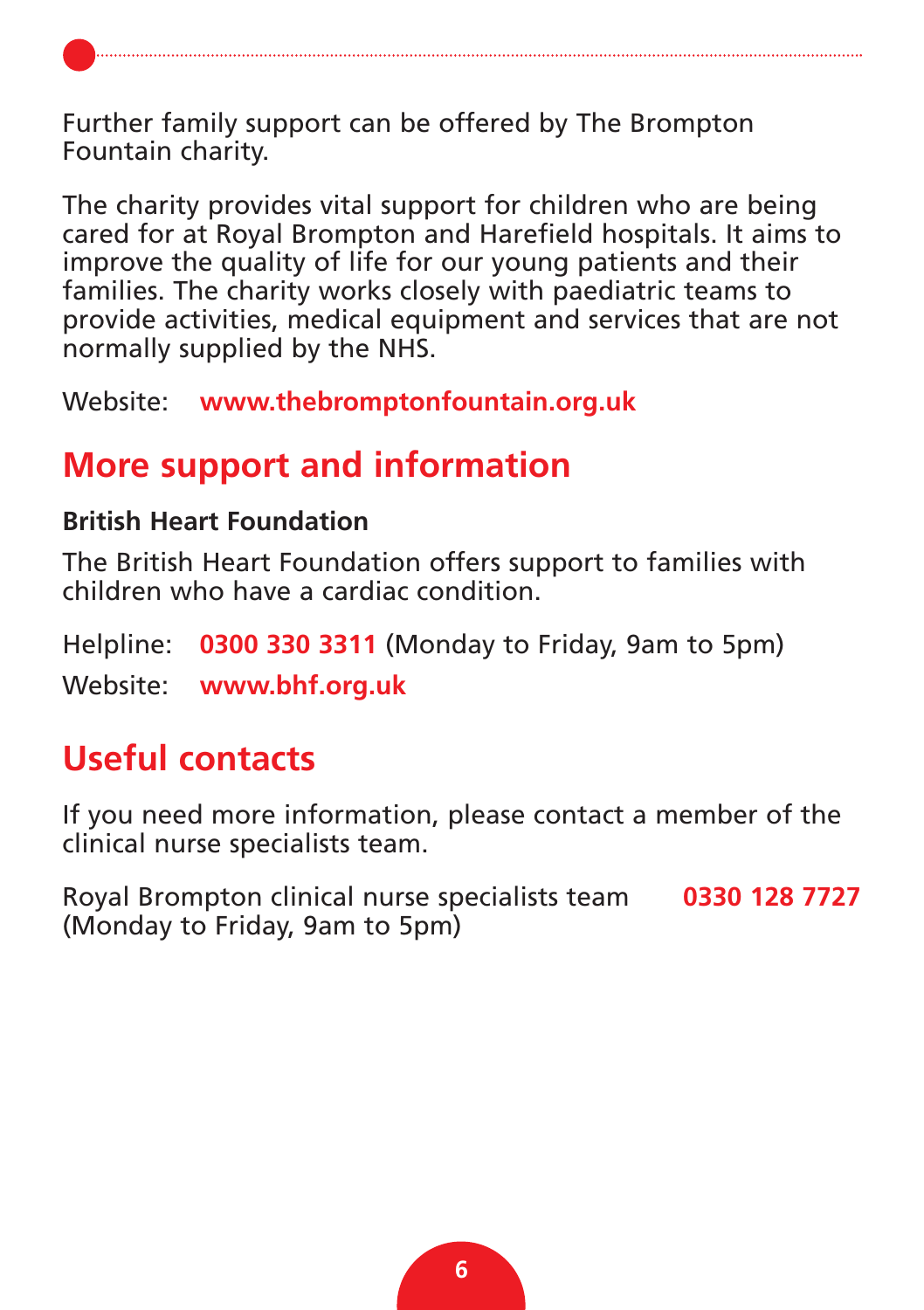If you have concerns about any aspect of the service you have received in hospital and feel unable to talk to those people responsible for your care, call the Patient Advice and Liaison Service (PALS) on:

- Royal Brompton Hospital 020 7349 7715
- Harefield Hospital 01895 826 572

You can also email [pals@rbht.nhs.uk. Th](mailto:pals@rbht.nhs.uk)is is a confidential service.